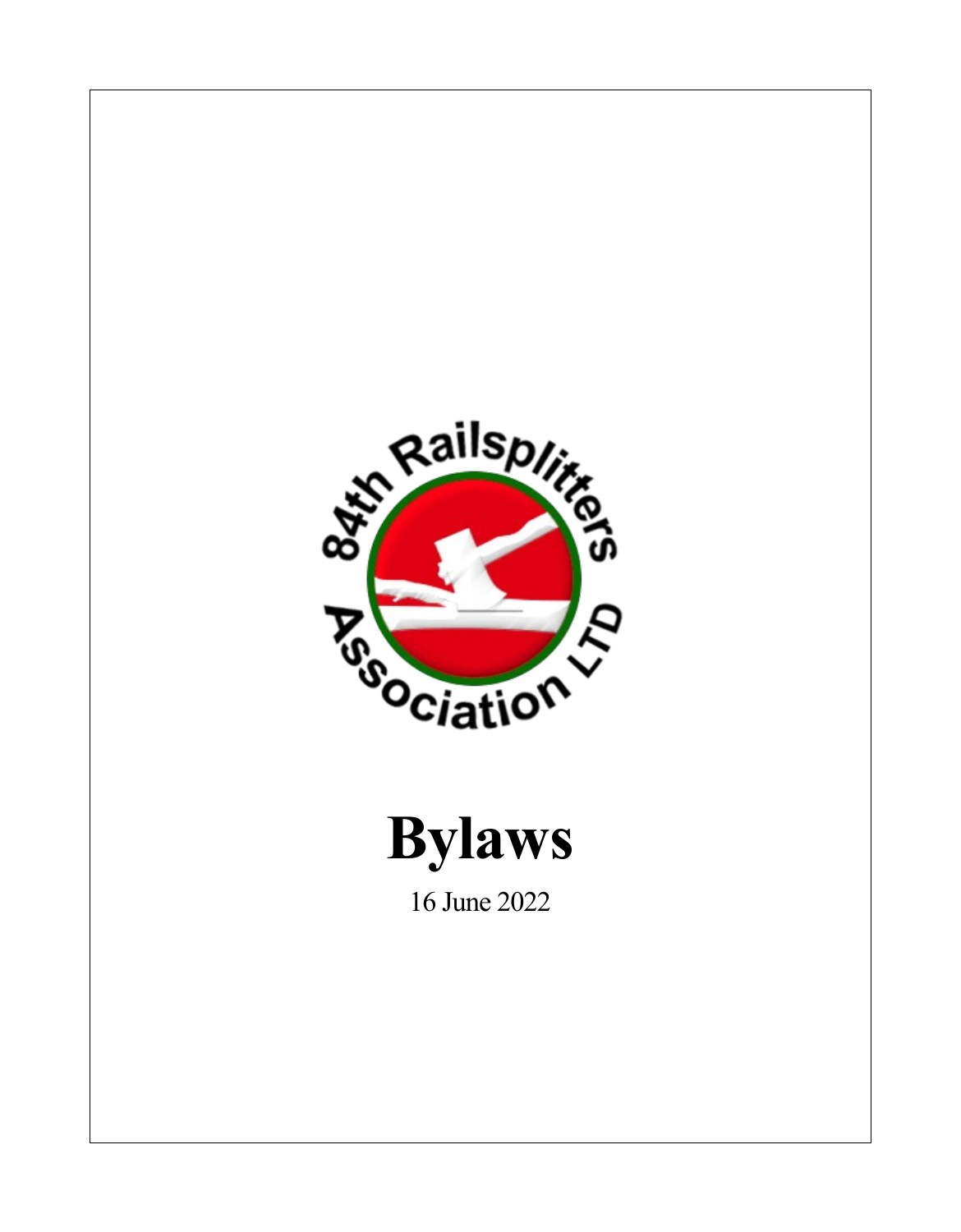



# Table of Contents

| <b>ARTICLE I</b>    |                                                            |  |
|---------------------|------------------------------------------------------------|--|
| <b>ARTICLE II</b>   | MEETINGS OF MEMBERS AND MEMBERSHIP PROVISIONS1             |  |
| <b>ARTICLE III</b>  |                                                            |  |
| <b>ARTICLE IV</b>   |                                                            |  |
| <b>ARTICLE V</b>    | COMMITTEES, COMMISSIONS AND ADVISORY BOARDS/ADVISORS8      |  |
| <b>ARTICLE VI</b>   | CONTRACTS, LOANS, CHECKS, DEPOSITS, SECURITIES AND FUNDS 8 |  |
| <b>ARTICLE VII</b>  |                                                            |  |
| <b>ARTICLE VIII</b> |                                                            |  |
| <b>ARTICLE IX</b>   | PROHIBITION AGAINST SHARING IN CORPORATE EARNINGS10        |  |
| <b>ARTICLE X</b>    |                                                            |  |
| <b>ARTICLE XI</b>   |                                                            |  |
| <b>ARTICLE XII</b>  | CONTRACTS BETWEEN ASSOCIATION AND DISQUALIFIED PERSONS10   |  |
| <b>ARTICLE XIII</b> |                                                            |  |
| <b>ARTICLE XIV</b>  |                                                            |  |
| <b>ARTICLE XV</b>   |                                                            |  |
| <b>ARTICLE XVI</b>  |                                                            |  |
|                     |                                                            |  |
|                     |                                                            |  |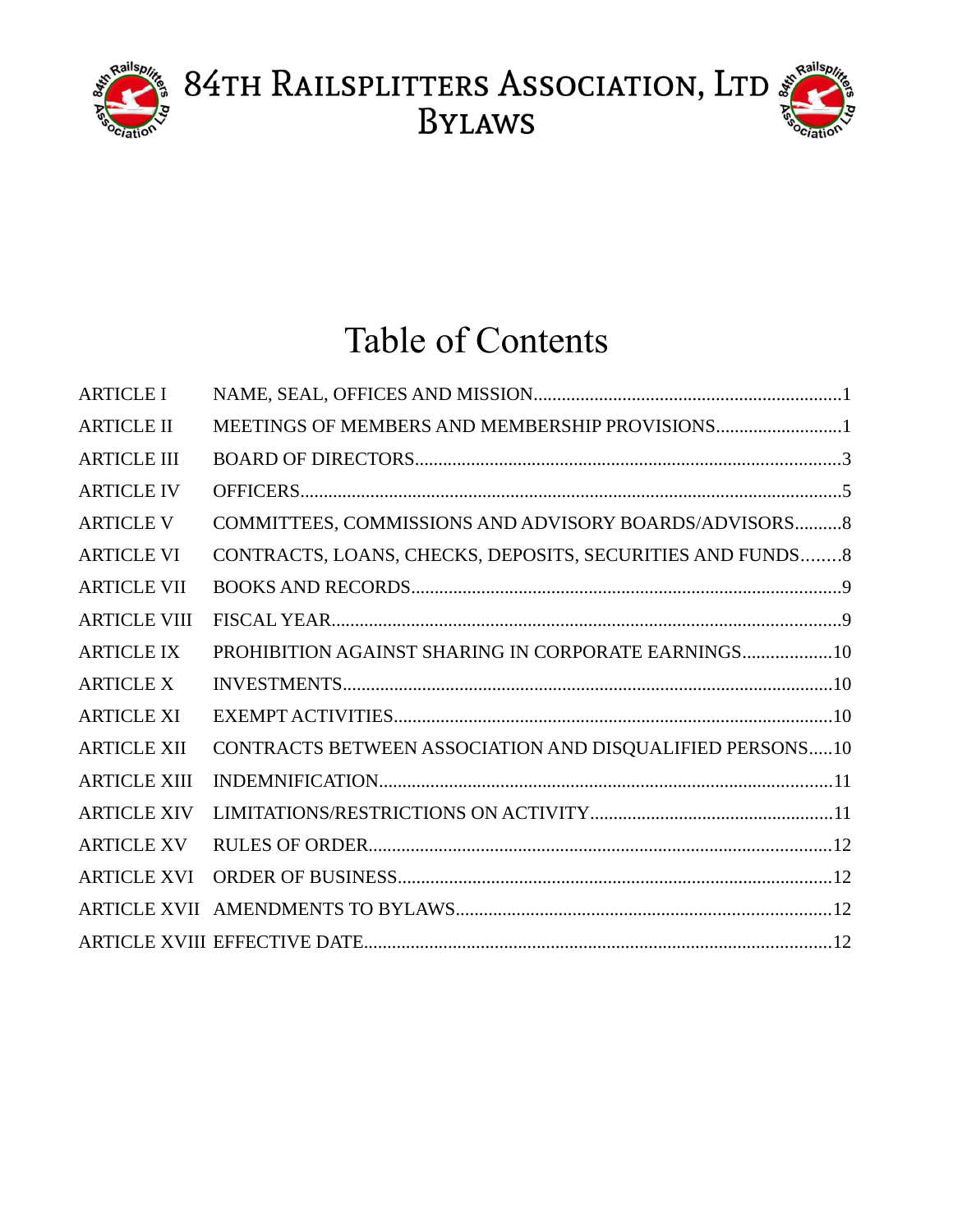



#### <span id="page-2-0"></span>**ARTICLE I NAME, SEAL, OFFICES AND MISSION**

Section 1. Name.

This Association is organized as a non-profit tax-exempt  $501(C)(19)$  corporation and shall be named 84th Railsplitters Association Ltd., hereinafter "Association".

#### Section 2. Business Offices.

The Association may have such principal and other business offices, either within or without the State of Wisconsin, as the Board of Directors may designate or as the business of the Association may require from time to time.

#### Section 3. Registered Office.

The registered office of the Association may be, but need not be, identical with the principal office in the State of Wisconsin, and the address of the registered office may be changed from time to time by the Board of Directors.

#### Section 4. Seal.

The Association Seal shall consist of the 84<sup>th</sup> Division/Training Command identifying unit patch or insignia consisting of a white ax, the blade of which is embedded in a white log on a crimson background with an emerald green border, around which is the name of the Association in a circular fashion in black text on a transparent background with "84<sup>th</sup> Railsplitters" on the upper half and "Association LTD" on the lower half.

#### Section 5. Mission.

The mission of this organization shall be:

(a) to promote fellowship among members (past, present and future) of the former 84th Division (Training) and/or its predecessor/successor commands;

(b) to support charitable organizations which benefit current or former members of the United States military;

(c) to hold in patriotic reverence the memory and spirit of those who served in the 84th Division (Training) and/or its predecessor/successor commands.

#### <span id="page-2-1"></span>**ARTICLE II MEETINGS OF MEMBERS AND MEMBERSHIP PROVISIONS**

Section 1. Place of Meeting.

All meetings of the members of this Association shall be held at such place as may be designated by the Board of Directors.

Section 2. Annual Meeting.

The annual meeting of the members of this Association for the purpose of electing Directors and for the transaction of such other business as may come before the meeting shall be held in June of each year, the date and location of which shall be determined by the Board of Directors who shall insure that reasonable notice of the time and place thereof is given to all members.

Section 3. Special Meetings.

Special meetings of the members may be called at any time by the President, the Secretary or the Board of Directors. It shall be the duty of the President to call a special meeting of the members whenever requested in writing to do so by fifteen members entitled to vote.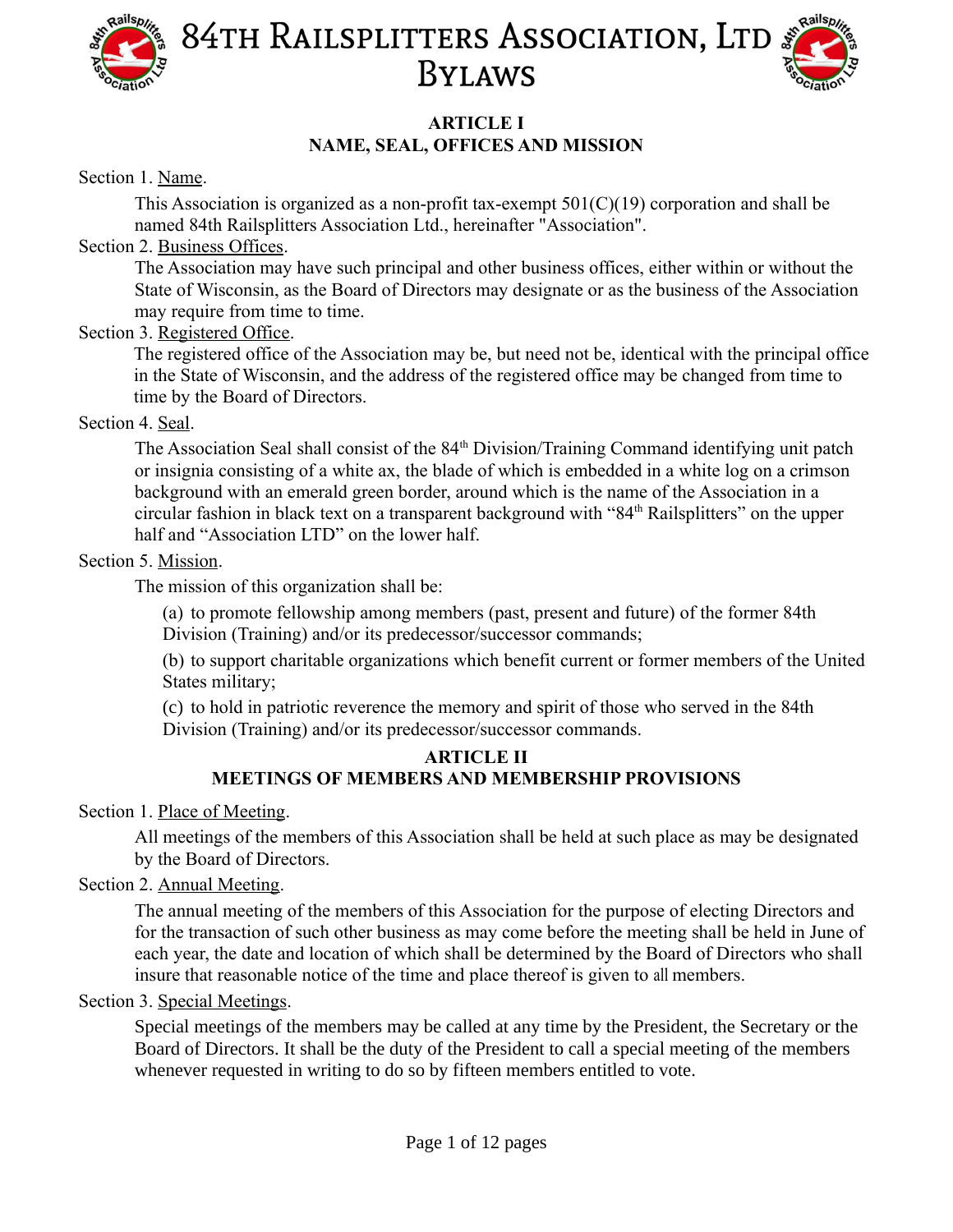



#### Section 4. Notice of Members Meetings.

Notice stating the place, date and hour of the meeting and in case of a special meeting the purpose or purposes for which the meeting is being called, shall be mailed or emailed to each member not less than ten nor more than fifty days before the date of the meeting.

#### Section 5. Quorum and Transaction of Business.

At least one-half of the members of the Board of Directors, all of whom shall be members of the Association then in office shall constitute a quorum for the transaction of business. Actions by the Board of Directors shall be taken only by an affirmative vote of the majority of its members present. Unless otherwise provided by law, when a quorum is present at the meeting, majority of the votes represented thereat whether Directors or members shall decide any question brought before such meeting. In the absence of a quorum, those present may adjourn the meeting from time to time without notice other than by an announcement at the meeting until a quorum shall attend. At any such adjourned meeting at which a quorum shall be present, any business may be transacted which might have been transacted at the meeting as originally noticed. Unless otherwise provided for herein, the majority vote of the Directors present at a meeting at which a quorum is present shall be the act of the Board of Directors. Acts of a ministerial nature only may be performed by the Officers of the Association without Board action.

#### Section 6. Type of Membership and Members Entitled to Vote.

Any individual who has served, or is serving, as a member of the 84th Division/Training Command or successor entities, either in active or reserve status, shall be eligible to apply for membership. In addition, the Board of Directors shall have authority to admit such individuals to membership as they are of the opinion would be beneficial to the promotion of the mission and objectives of the Association, provided, however that such individuals be present or former members of the Armed Forces of the United States of America. The Directors shall have authority to admit honorary members of the Association who shall be nonvoting, non-dues paying members provided however, that they must be present or former members of the Armed Forces of the United States of America.

#### Section 7. Determination of Membership Dues.

In June of each year, or at such time and place a majority of the Directors shall determine, the Board of Directors shall establish, in its discretion, annual dues for membership in the Association for the next fiscal year of the Association commencing on the first day of the fiscal year. Such dues shall be paid on or before the first regular meeting of the Association thereafter. Any member who is delinquent in the payment of such dues will be deemed to have voluntarily withdrawn as a member and shall have no further rights as a member. The Board of Directors shall have the right in its reasonable discretion to waive annual dues for specific people who are deemed by the Board to be deserving of such treatment.

#### Section 8. Special Assessments.

No special assessments may be levied unless a motion therefor is proposed in written form. If seconded, it shall lay over until the next regular meeting following that in which it was introduced, and it shall then require approval by the vote of at least two-thirds of the votes represented at the meeting.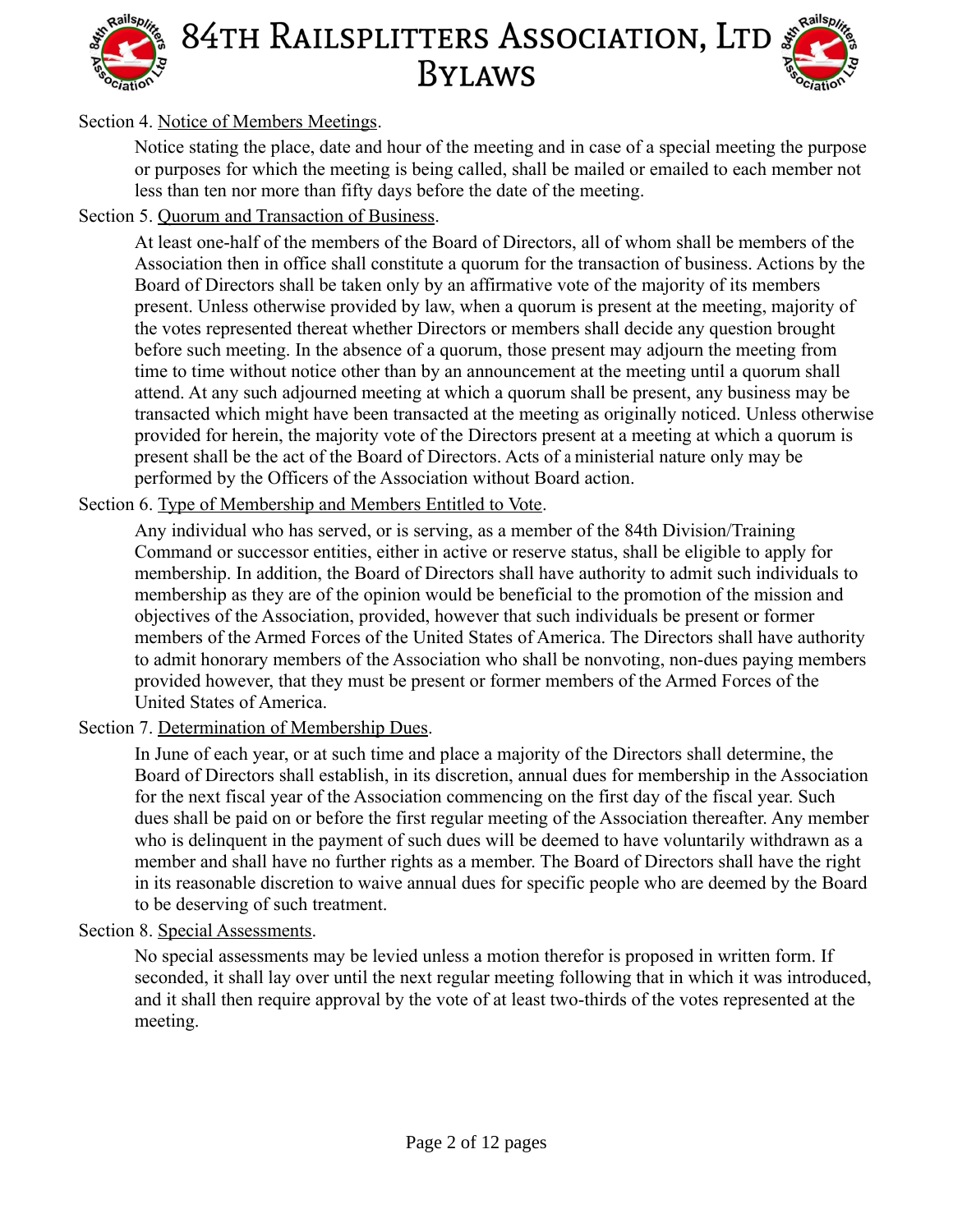



#### <span id="page-4-0"></span>**ARTICLE III BOARD OF DIRECTORS**

#### Section 1. General Powers.

The affairs of the Association shall be managed by or under the direction of its Board of Directors which powers shall include, but not be limited to, amending, altering or repealing the Bylaws; electing, appointing or removing any member of any committee or any Director or Officer of the Association; authorizing the acquisition, sale, lease, exchange or mortgage of any assets of the Association; authorizing the application for and distribution of grants; authorizing the voluntary dissolution of the Association or revoking proceedings therefor adopting a plan for the distribution of the assets of the Association; or amending, altering or repealing any resolution of the Board of Directors. The Directors may by general resolution delegate to committees, or to Officers of the Association such powers as they see fit.

#### Section 2. Term.

The term of a Director shall be for three years. Directors may serve for three consecutive terms, although, upon agreement with the Director concerned and the Board of Directors, a Director's term may be extended for an additional fourth three-year term and thereafter on a year-to-year basis.

#### Section 3. Number, Tenure and Qualifications.

The number of Directors shall be a minimum of seven and a maximum of twenty-one (21). The number of Directors may be increased to any number from time to time by amendment of this Section pursuant to the unanimous vote of a majority of a quorum of the Board of Directors. No decrease shall have the effect of shortening the term of an incumbent Director. Each Director shall hold office until a successor Director shall have been elected except in the case of a voluntary withdrawal or removal from office.

#### Section 4. Advisory Board Members.

The President, or Board, or any combination of them, may appoint one or more individuals who are members to serve in an advisory capacity on the Board of Directors. Such individuals may attend such Board meetings as authorized from time to time by the Board. Any individual who serves in such capacity shall not have any of the powers or authority of a Director and shall not have the right to vote as a Director.

#### Section 5. Removal from Office.

A Director may be removed from office for cause by the vote of a majority of a quorum of Directors. A Director shall be automatically removed from office for conviction of a felony or misappropriation of the Association's assets. A quorum of the Board through the President shall have the authority to remove a Director for failure to attend Directors' meetings or otherwise failing to make a significant contribution to the goals and objectives of the Association. A Director may resign at any time by filing a written resignation with the President of the Association.

#### Section 6. Vacancies.

Any vacancy occurring in the Board of Directors and any directorship position(s) to be filled by reason of an increase in the number of Directors shall be filled by the affirmative vote of a majority of a quorum of Directors. Any Director(s) so elected to a vacancy shall serve until the end of the term. Director vacancies need not be filled.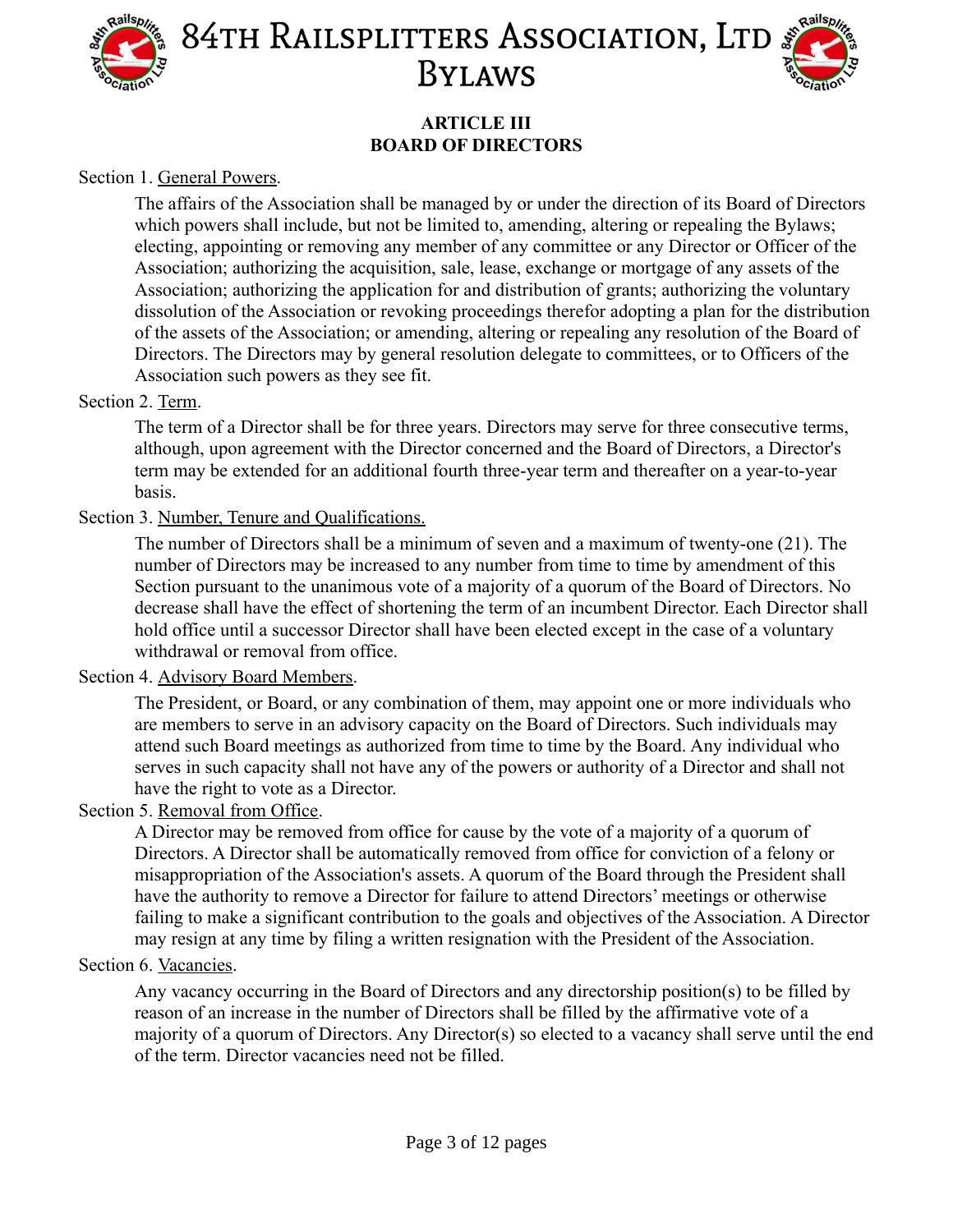



#### Section 7. Board Meetings.

Meetings of the Board may be held in person, telephonically, or by video conference, and the Board may act by written consent, which consent may be signed and transmitted by email. Unless otherwise restricted by these Bylaws, members of the Board of Directors or any committee designated by the Board may participate in a meeting of such Board or committee by means of a conference telephone or similar communications equipment by means of which all persons participating in the meeting can hear each other and participation in a meeting in this manner shall constitute presence in person at such meetings. No Director may act on proxy in any matter.

#### Section 8. Annual Meetings.

An annual meeting of the Board of Directors shall be held in June of each year or at such other time as the Directors may agree for the purpose of electing Directors and officers and for the transaction of such other business as may come before the meeting.

#### Section 9. Special Meetings.

Special meetings of the Board of Directors may be called by or at the request of the President or any Director. Such persons may fix any place, or if such meeting is to be held, to any time, for holding the special meeting called by them.

#### Section 10. Absence of the President.

In the absence of the President or in the event of the inability or refusal to act, the Vice President (or in the event there be more than one Vice-President, the Vice-Presidents in the order of their election) shall perform the duties of the President, and when so acting, shall have all the powers of and be subject to all the restrictions upon the President. Any Vice-President shall perform such other duties as from time to time may be assigned by the President or by the Board of Directors.

#### Section 11. Notice.

Notice of any meeting of the Board of Directors shall be given at least 3 days prior to the date of the meeting. Notice shall be written and delivered personally or sent by mail, facsimile, email or telegram to each Director at his/her address as shown on the records of the Association. If mailed, such notice shall be deemed to be delivered when deposited in the United States mail in a sealed envelope so addressed, with postage thereon prepaid. If notice be given by telegram, such notice shall be deemed to be delivered when the telegram is delivered to the telegraph company. If Notice be given by facsimile or email, such Notice shall be deemed to be delivered when the facsimile message or email acknowledgment of transmission has been received. Notice of a meeting may be delivered orally if in the judgment of the President or the Director calling for a meeting, the circumstances warrant immediate or emergency action on the part of the Directors. In such event, a written log of the date and time a Director was advised of the meeting by the individual charged with responsibility for contacting the Directors shall be kept. Any Director may waive notice of any meeting in writing, signed by the person entitled to notice, either before or after the time of the meeting. The attendance of a Director at any meeting shall constitute a waiver of notice of such meeting, except where a Director attends a meeting for the express purpose of objecting to the transaction of any business because the meeting is not lawfully called or convened. Neither the business to be transacted at, nor the purpose of, any regular or special meetings of the Board need be specified in the notice or waiver of notice of such meeting, unless specifically required by law. Whenever all Directors meet, such meetings shall be valid for all purposes without call or notice, or waiver of call or notice.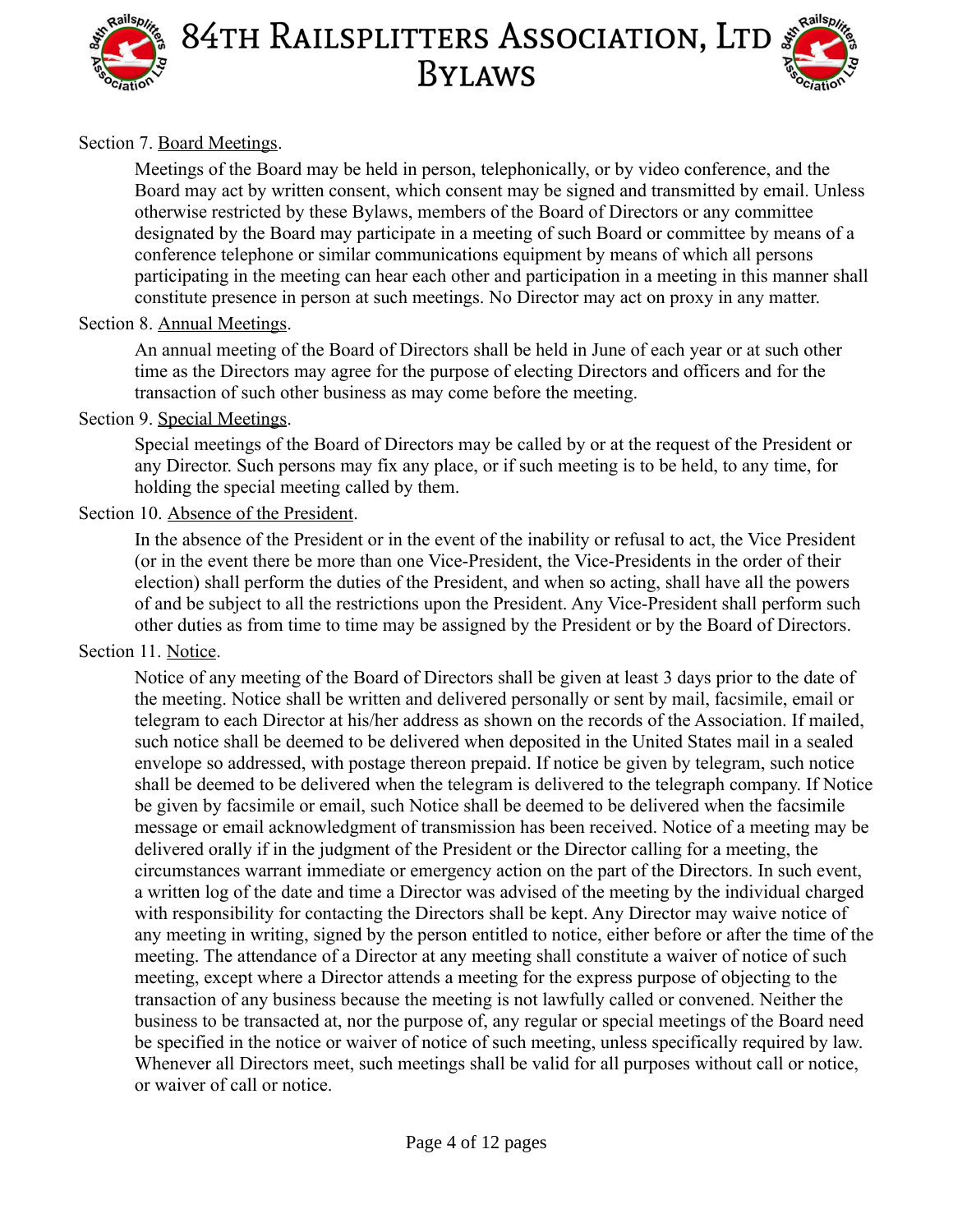

#### Section 12. Presumption of Assent.

A Director of the Association who is present at a meeting of the Board of Directors at which action on any Association matter is taken shall be conclusively presumed to have assented to the action taken unless his or her dissent shall be entered in the minutes of the meeting or unless he or she shall file his or her written dissent to such action with the person acting as the secretary of the meeting before the adjournment thereof or shall forward such dissent by registered or certified mail to the Secretary of the Association immediately after the adjournment of the meeting. Such right to dissent shall not apply to a Director who voted in favor of such action.

#### Section 13. Compensation.

The Directors shall not be paid compensation for services rendered as a Director. Directors shall not receive any stated salaries for their services, but by resolution of the Board of Directors expenses of attendance and any other out of pocket expenses may be allowed if the circumstances warrant such payment or reimbursement. Nothing contained herein shall be construed to preclude any Director from serving the Association in any other capacity and receiving reasonable compensation therefor.

#### <span id="page-6-0"></span>**ARTICLE IV OFFICERS**

#### Section 1. Officers.

- (a) The Officers of the Association shall be the President, Immediate Past President, a Vice-President-Communications, a Vice-President - Events, a Secretary, a Treasurer and such other Officers as may be elected in accordance with the provisions of this Article, all of whom shall be members of the Board of Directors.
- (b) The Board of Directors may elect or appoint other Officers, including one or more Assistant Secretaries and one or more Assistant Treasurers, as it shall deem desirable. Such Officers to have the authority and perform the duties prescribed, from time to time, by the Board of Directors. Any two or more offices may be held by the same person, except the offices of President and Secretary.

#### Section 2. Election and Term of Office.

The Officers of the Association shall be elected by the Board of Directors at the Annual Meeting of the Board of Directors. If the election of Officers shall not be held at such meeting, such election shall be held as soon thereafter as conveniently may be. Officers shall generally serve for a three-year term, which may be extended by the Board. The term shall commence as of July 1 of each year. New offices may be created and filled at any meeting of the Board of Directors. Each Officer shall hold office until his/her successor shall have been duly elected and shall have qualified. Election of an Officer shall not of itself create contract or employment rights.

#### Section 3. Removal.

Any Officer elected or appointed by the Board of Directors may be removed by the Board of Directors whenever in its judgment the best interests of the Association would be served thereby, but such removal shall be without prejudice to the contract rights, if any, of the person so removed.

#### Section 4. Vacancies.

A vacancy in any office because of death, resignation, removal, disqualification or otherwise, shall be filled by the Board of Directors as soon as possible following the date of the vacancy.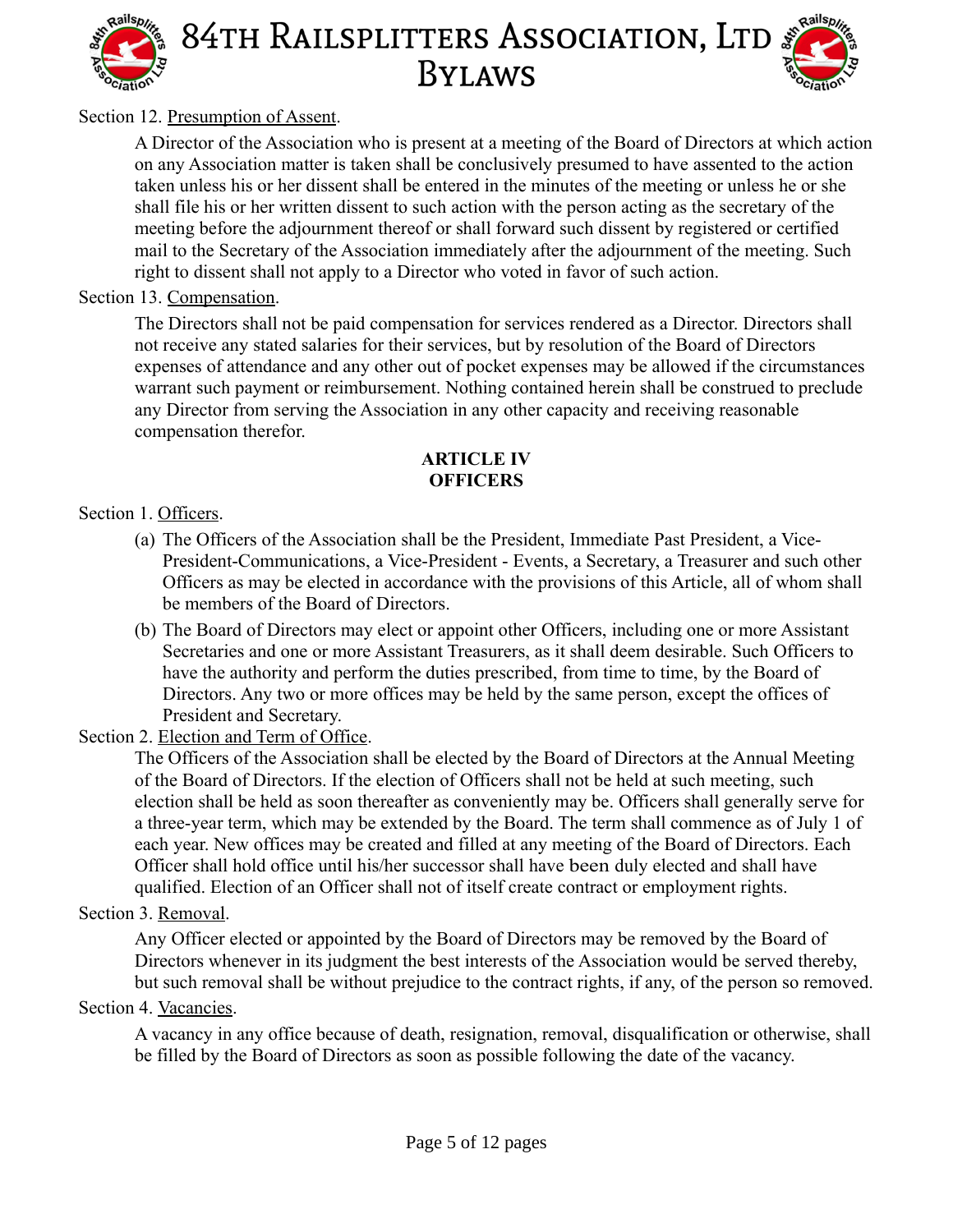



#### Section 5. President.

The President:

- (a) shall preside at all meetings of the Board of Directors and shall be ex officio a member of all standing or special committees;
- (b) may sign, with the Secretary or any other proper Officer of the Association authorized by the Board of Directors, any deeds, mortgages, bonds, contracts, or other instruments which the Board of Directors has authorized to be executed, except in cases where the signing and execution thereof shall be expressly delegated by the Board of Directors or by these Bylaws or by statute to some other Officer or agent of the Association;
- (c) may vote all securities which the Association is entitled to vote except as and to the extent such authority shall be vested in a different Officer or agent of the Association by the Board of Directors;
- (d) perform all duties incident to the office of President and such other duties as may be prescribed by the Board of Directors from time to time.

#### Section 6. Immediate Past President.

The office of Immediate Past President shall be held by the President upon completion of term provided that the President completing a term so agrees. The principal duties of the Immediate Past President shall be to aid the then serving President and to provide such other services as may be requested from time to time by the President or the Board of Directors.

#### Section 7. Vice-President – Events/Activities.

The Vice-President – Events shall:

- (a) chair the Events Committee of volunteering board members and organization volunteers;
- (b) with Board approval, determine the date, location and fee for each annual event;
- (c) assign tasks to Event Committee members to hold the event, coordinating with the Board President, Secretary and Treasurer as necessary for additional assistance;
- (d) coordinate with Communication Committee to ensure timely publicity and communication and a registration form for each event is created and distributed;
- (e) maintain primary accountability for expenditure of all funds associated with funding each event. The Treasurer is designated for receipt of all attendance fees from membership;
- (f) perform other duties which fall within the general area of responsibility, or as determined by the President.
- (g) act as custodian of all organization memorabilia and for accounting for sale and reorder of same to the Treasurer.

Section 8. Vice-President – Communications.

The Vice-President – Communications shall:

- (a) coordinate with the Treasurer to maintain continuous and accurate listing of the membership and membership expiration dates;
- (b) adopt a procedure for the most efficient way of receiving and processing membership applications and renewals;
- (c) act, along with the President as a designated point of contact for the membership;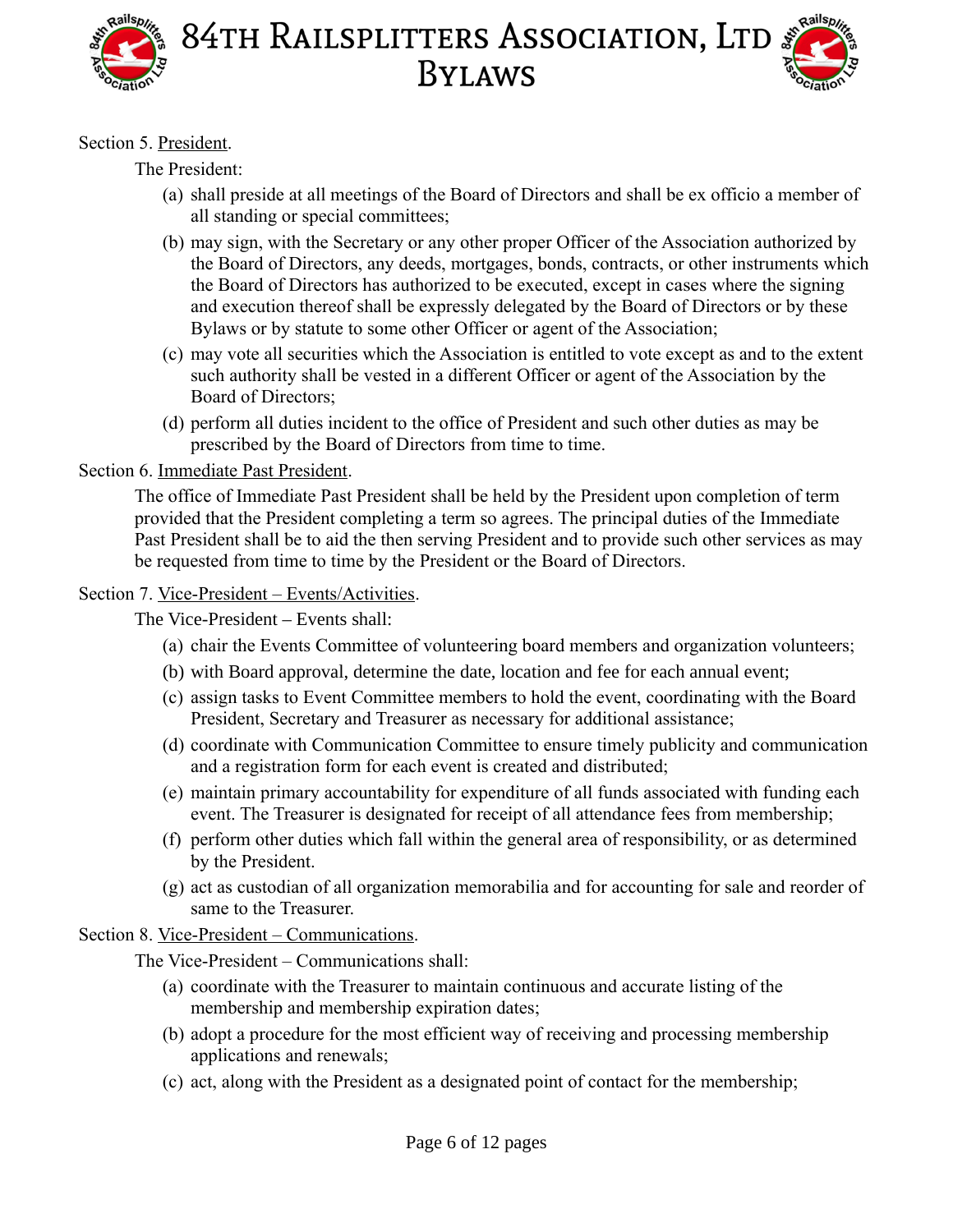

- (d) ensure that the association website is maintained with correct and timely information; develop internal capacity for maintenance by identifying a webmaster from organization members;
- (e) ensure that the association membership is informed of current policies, procedures and events through the periodic publication of a newsletter, traditionally named " $84<sup>th</sup>$ Railsplitters Association Bugler"; develop internal capacity for maintenance by identifying a newsletter editor from organization members;
- (f) coordinate with Events Committee to ensure timely publicity, communication and distribution of registration forms for organization events;
- (g) perform other duties determined to fall within the general area of responsibility, or as determined by the President.

#### Section 9. Treasurer.

The Treasurer shall:

- (a) be the principal accounting and financial officer of the Association;
- (b) be the agent for the collection of membership dues from the membership;
- (c) maintain records of the membership to include name, rank, spouse name, and means of communication and membership expiration dates for each member;
- (d) notify members of approaching membership expiration by any means specified by such member;
- (e) the Treasurer shall have charge and custody of and be responsible for all funds and securities of the Association; receive and give receipts for monies due and payable to the Association from any source whatsoever, and deposit all such monies in the name of the Association in such banks, trust companies or other depositories as shall be selected in accordance with the provisions of Article VII of these Bylaws; and in general perform all the duties incident to the office of the Treasurer and such other duties as from time to time may be assigned by the President or by the Board of Directors;
- (f) prepare and file necessary annual reports to federal and state agencies.

#### Section 10. Secretary.

The Secretary shall:

- (a) attend all sessions of the Board and record the minutes of the meetings of the Board of Directors in one or more books provided for that purpose;
- (b) see that all notices are duly given in accordance with the provisions of these Bylaws or as required by law;
- (c) be custodian of the Association's records;
- (d) keep a register of the post office address of each Director which shall be furnished to the Secretary by such Director;
- (e) in general perform all duties incident to the office of Secretary and such other duties as from time to time may be assigned to him/her by the President or the Board of Directors.

Section 11. Assistant Treasurers and Assistant Secretaries.

If required by the Board of Directors, the Assistant Treasurers shall give bonds for the faithful discharge of their duties in such sums and with such sureties as the Board of Directors shall determine. The Assistant Treasurers and Assistant Secretaries, in general, shall perform such duties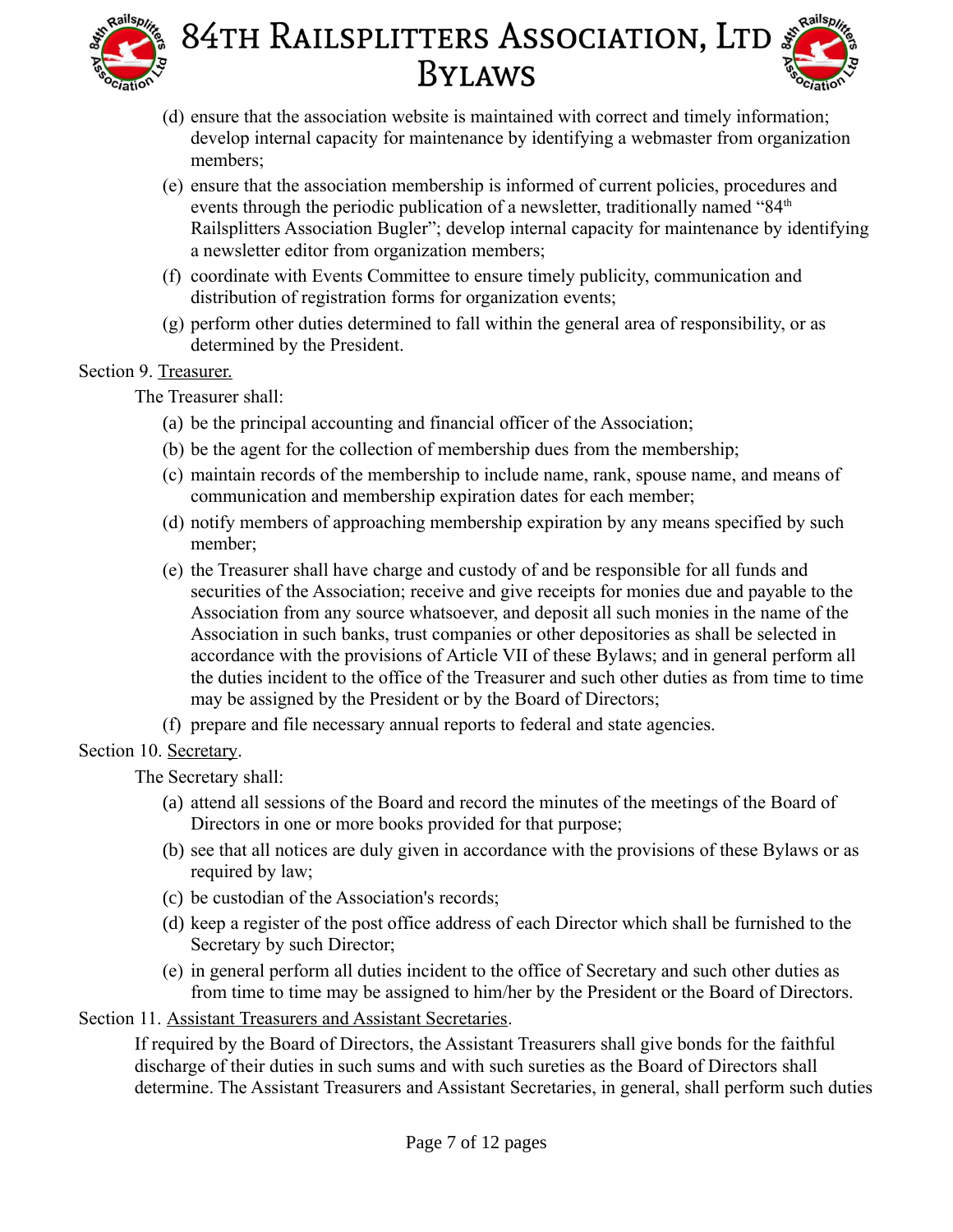

as shall be assigned to them by the Treasurer or the Secretary or by the President or the Board of Directors.

#### Section 12. Other Employees.

The Board of Directors may engage the services of independent contractors or employees as may from time to time be deemed necessary or advisable for the objects and purposes of the Association.

#### <span id="page-9-0"></span>**ARTICLE V**

#### **COMMITTEES, COMMISSIONS AND ADVISORY BOARDS/ADVISORS**

Section 1. Committees.

The Board of Directors, by resolution, may designate and appoint one or more committees, each of which shall consist of two or more individuals, which committees, to the extent provided in said resolution, shall have and exercise the authority of the Board of Directors for the purpose for which such committee is formed, except that no such committee shall not have any of the authorities or powers of the Board of Directors. The designation and appointment of any such committee and delegation thereto of authority shall not operate to relieve the Board of Directors, or any individual Director, of any responsibility imposed upon such Director by law.

#### Section 2. Commissions or Advisory Bodies.

Commissions or advisory bodies or advisors not having and exercising the authority of the Board of Directors in the Association may be designated or created by the Board of Directors and shall consist of such persons as the Board of Directors designates. A commission, advisory body or advisor may or may not have Directors as members, as the Board of Directors determines. The commission, advisory body or advisor may not act on behalf of the Association or bind it to any actions but may make recommendations to the Board of Directors or to the Officers of the Association.

#### Section 3. Term of Office.

Each member of a committee, advisory board, commission or advisor shall continue as such until the next annual meeting of the members of the Association or until his or her successor is appointed, unless the committee, advisory board, commission or advisor shall be sooner terminated, or unless such member be removed from such committee, advisory board or commission by the Board of Directors.

#### Section 4. Vacancies.

Vacancies in the membership of any committee, advisory board, commission or advisor shall be filled by appointments made in the same manner as provided in the case of the original appointments.

#### <span id="page-9-1"></span>**ARTICLE VI CONTRACTS, LOANS, CHECKS, DEPOSITS, SECURITIES AND FUNDS**

#### Section 1. Contracts.

The Board of Directors may authorize any Officer or Officers, agent or agents of the Association, in addition to the Officers so authorized by these Bylaws, to enter into any contract or execute and deliver any instrument in the name of and on behalf of the Association, and such authority may be general or confined to specific instances.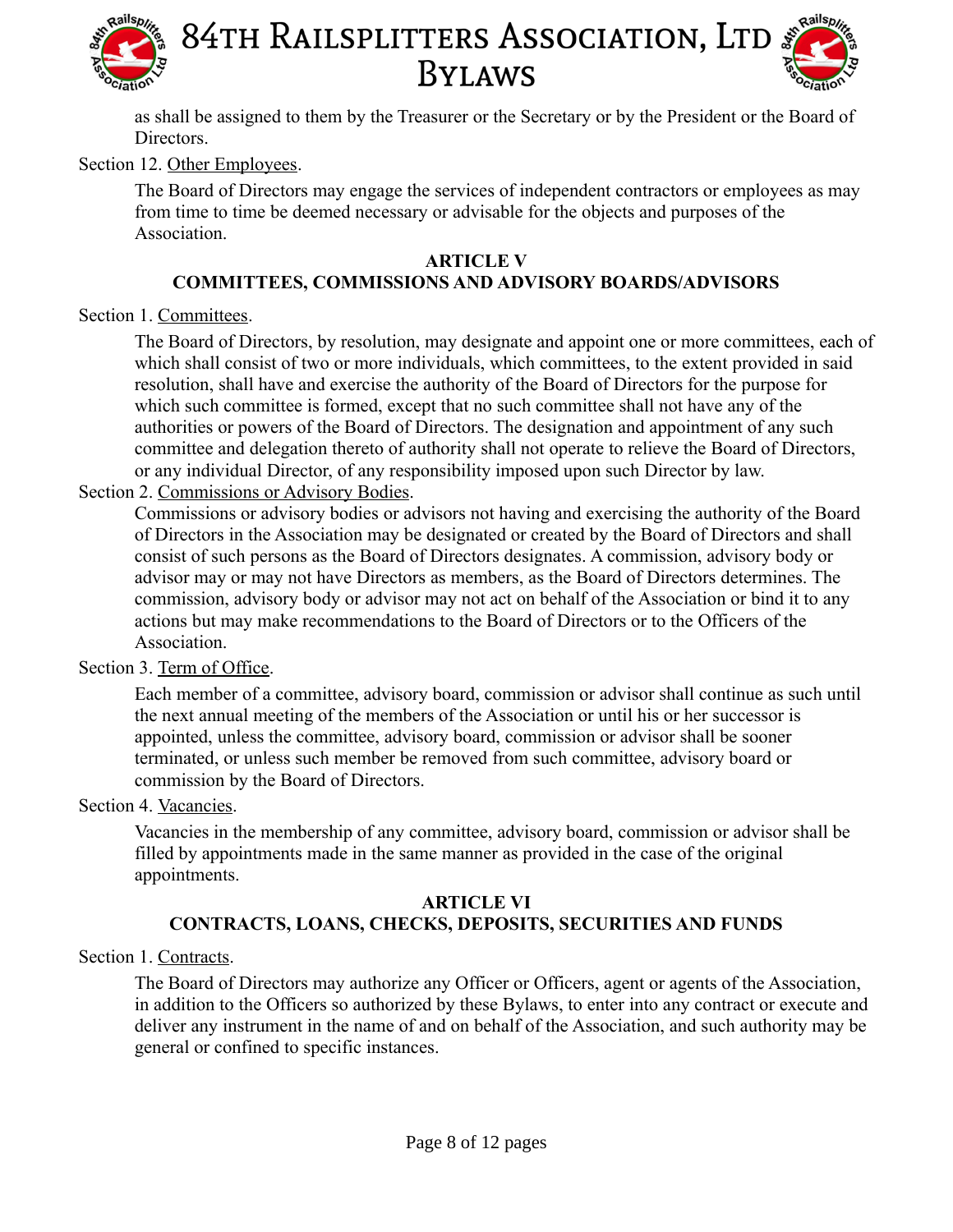



#### Section 2. Loans.

No funded indebtedness shall be contracted on behalf of the Association and no evidence of such indebtedness shall be issued in its name unless authorized by a resolution of the Board of Directors. Such authority may be general or confined to specific instances.

#### Section 3. Checks, Drafts, etc.

All checks, drafts or orders for the payment of money, notes or other evidence of indebtedness issued in the name of the Association, shall be signed by such Officer or Officers, agent or agents of the Association and in such manner as shall from time to time be determined by resolution of the Board of Directors. In the absence of such determination by the Board of Directors, such instruments shall be signed by the Treasurer or an Assistant Treasurer and countersigned by the President or a Vice-President of the Association.

#### Section 4. Deposits.

All funds of the Association not otherwise employed shall be deposited from time to time to the credit of the Association in such banks, trust companies or other depositories as the Board of Directors may select.

#### Section 5. Securities.

The President is authorized and empowered to receive, acquire, hold, sell, assign, pledge, or hypothecate any and all forms of securities, including but not limited to shares., stocks, bonds, debentures, evidences of indebtedness, interests in stocks, bonds, or other securities, deposit certificates, and warrants or rights to subscribe for securities, and to make and execute to any purchaser or purchasers, pledgee or pledgees on behalf and in the name of this Association, and assignment of bonds or certificates representing securities owned or held by this Association, including deposit certificates, and certificates representing rights to subscribe for securities.

#### Section 6. Gifts.

The Board of Directors may accept on behalf of the Association any contribution, gift, bequest or devise for the general purpose or for any special purpose of the Association. The Board may accept any restricted contributions and shall use such funds in accordance with the terms of such restrictions.

#### <span id="page-10-0"></span>**ARTICLE VII BOOKS AND RECORDS**

The Association shall keep correct and complete books and records of account and shall also keep minutes of the proceedings of its Board of Directors. All books and records of the Association may be inspected by any Director, member or their agent or attorney, for any proper purpose at any reasonable time.

#### <span id="page-10-1"></span>**ARTICLE VIII FISCAL YEAR**

The fiscal year of the Association shall begin on the first day of July and end on the last day of June in each year.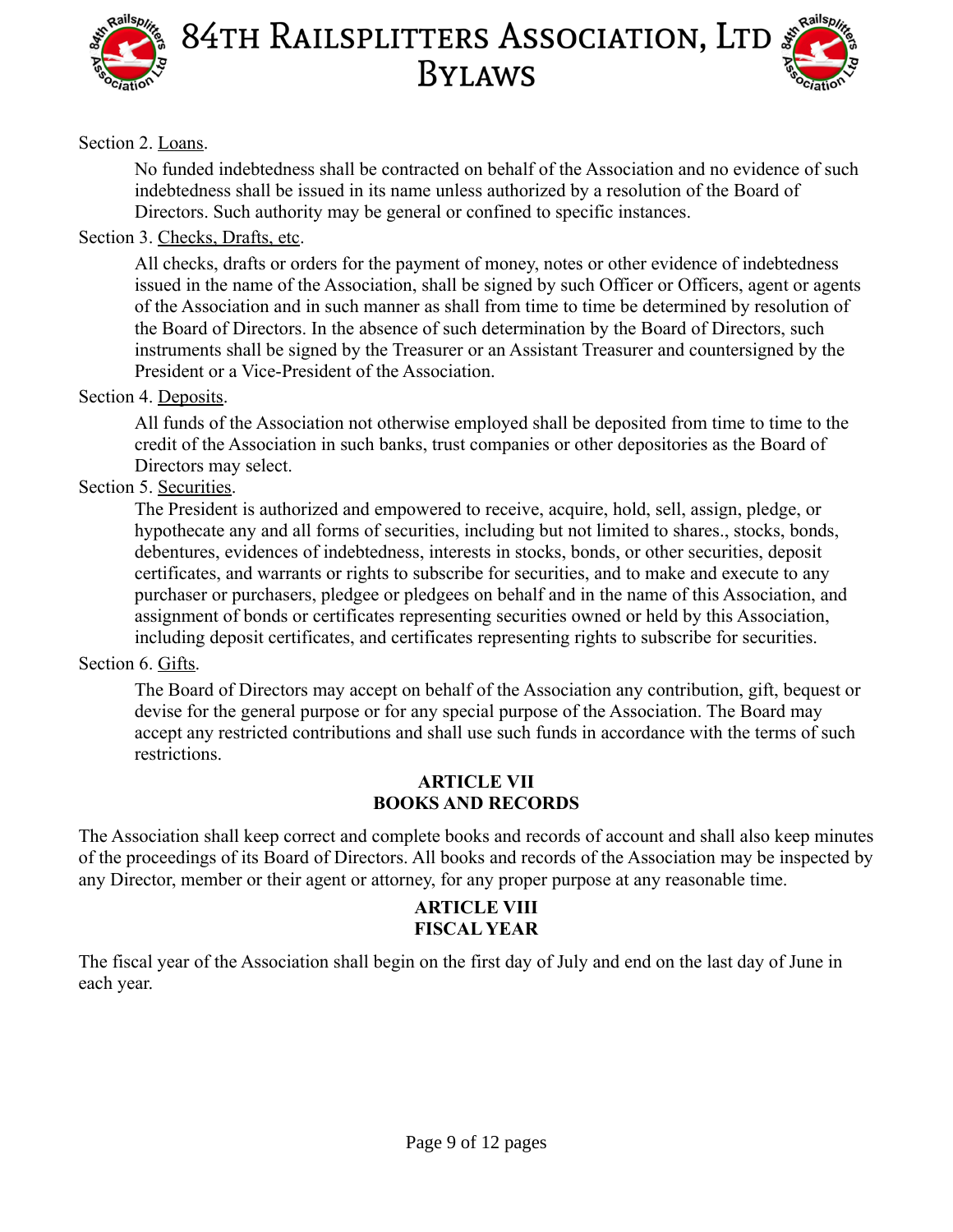

#### <span id="page-11-0"></span>**ARTICLE IX**

#### **PROHIBITION AGAINST SHARING IN CORPORATE EARNINGS**

No Director, Officer, or employee of or member of a committee of or person connected with the Association, or any other private individual shall receive at any time any of the net earnings or pecuniary profit from the operations of the Association, provided that this shall not prevent the payment to any such person of such reasonable compensation for services rendered to or for the Association in effecting any of its purposes as shall be fixed by the Board of Directors; and no such person or persons shall be entitled to share in the distribution of any of the Association assets upon the dissolution of the Association. All members of the Association shall be deemed to have expressly consented and agreed that upon such dissolution or completion of the affairs of the Association, whether voluntary or involuntary, the assets of the Association, after all debts have been satisfied, then remaining in the hands of the Board of Directors shall be distributed in such amounts as the Board of Directors may determine or as may be determined by a court of competent jurisdiction upon application of the Board of Directors, exclusively to charitable, religious, scientific, testing for public safety, literary, or educational organizations which would then qualify under the provisions of Section 501(c)(19) of the Internal Revenue Code and its Regulations as they now exist or as they may be amended.

#### <span id="page-11-1"></span>**ARTICLE X INVESTMENTS**

The Association shall have the right to retain all or any part of any securities or property acquired by it in whatever manner, and to invest and reinvest any funds held by it, according to the judgment of the Board of Directors, without being restricted to the class of investments which a trustee is or may be permitted by law to make or any similar restriction, provided, however, that no action shall be taken by or on behalf of the Association if such action is a prohibited transaction or would result in the denial of the tax exemption under Section 503 or Section 507 of the Internal Revenue Code and the regulations promulgated thereunder as they now exist or as they may be amended.

#### <span id="page-11-3"></span><span id="page-11-2"></span>**ARTICLE XI EXEMPT ACTIVITIES**

Notwithstanding any other provision of these Bylaws, no Director, Officer, employee, or representative of this Association shall take any action or carry on any activity by or on behalf of the Association not permitted to be taken or carried on by an organization exempt under Section 501(c)(19) of the Internal Revenue Code and the regulations promulgated thereunder as they now exist or as they may be amended, or by an organization contributions to which are deductible under Section 170(c)(2) of such Code and Regulations as they now exist or as they may be amended.

#### **ARTICLE XII CONTRACTS BETWEEN ASSOCIATION AND DISQUALIFIED PERSONS**

Any contract or other transaction between the Association and one or more of its Directors, or between the Association and any firm of which one or more of its Directors are members or employees, or in which they are interested, or between the Association and any association of which one or more of its Directors are shareholders, members, directors, officers or employees, or in which they are interested, shall be valid for all purposes, notwithstanding the presence of such Director or Directors at the meeting of the Board of Directors of the Association which acts upon, or in reference to, such contract or transaction, and notwithstanding their participation in such action, if the fact of such interest shall be disclosed or known to the Board of Directors and the Board of Directors shall, nevertheless, authorize,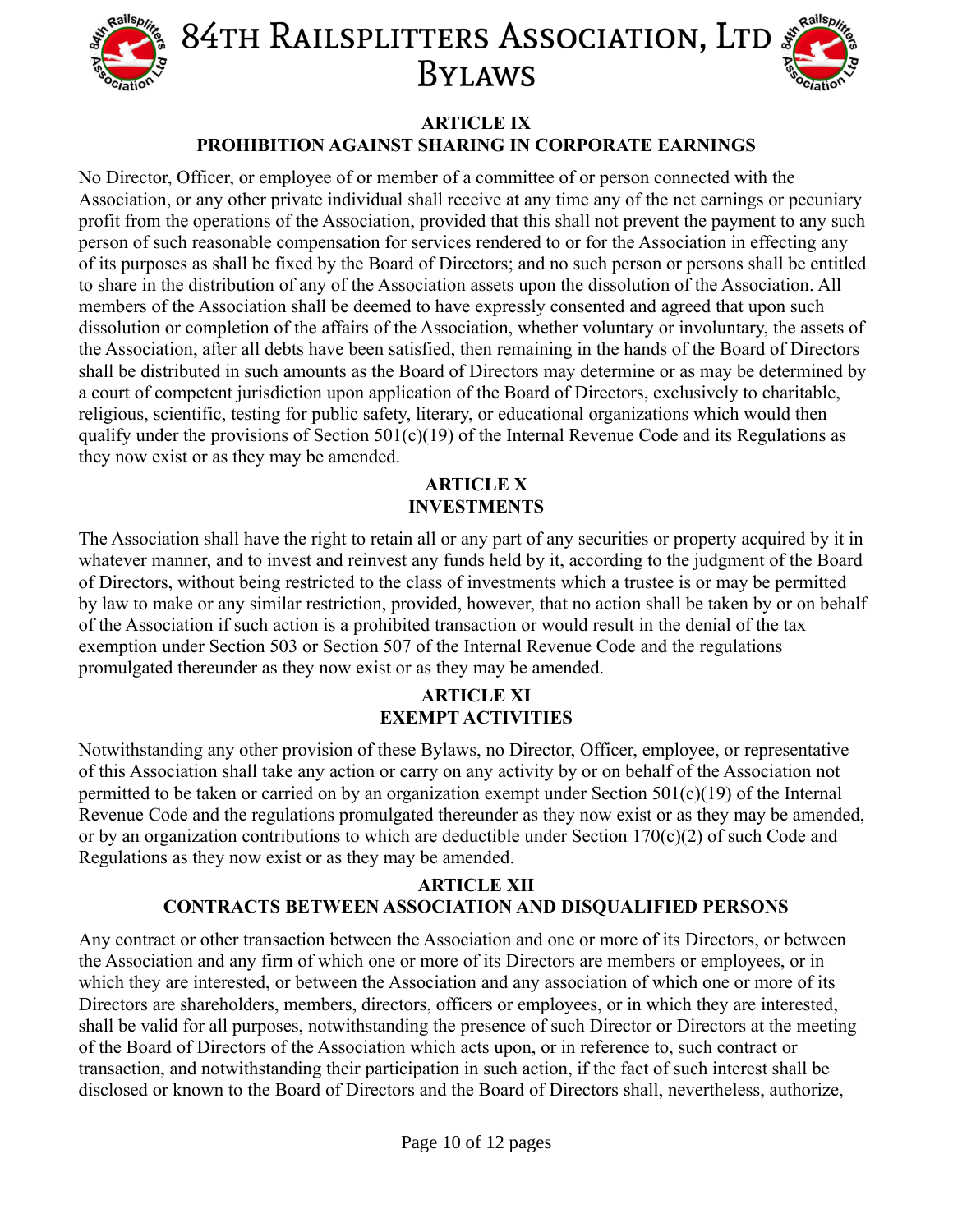



approve and ratify such contract or transaction by the unanimous vote of the Directors, such interested Director or Directors shall not be counted as voting upon the matter. This section shall not be construed to invalidate any contract or other transaction which would otherwise be valid under common and statutory law applicable thereto.

#### <span id="page-12-0"></span>**ARTICLE XIII INDEMNIFICATION**

The Association shall to the fullest extent permitted or required by Sections 181.0871 to 181.0889 of the Wisconsin Non-Stock Association Law ("Statute") (all capitalized terms used in this Article and not otherwise defined herein shall have the meaning set forth in Section 181.0871 of the Statute) including any amendments thereto (but in the case of any such amendment, only to the extent such amendment permits or requires the Association to provide broader indemnification rights than prior to such amendment), indemnify its Directors and Officers against any and all Liabilities, and advance any and all reasonable Expenses, incurred thereby in any Proceeding to which any such Director or Officer is a Party because he or she is a Director or Officer of the Association. The rights to indemnification granted hereunder shall not be deemed exclusive of any other rights to indemnification against Liabilities or the advancement of Expenses which a Director or Officer may be entitled under any written agreement, board resolution, the Statute or otherwise. The Association may, but shall not be required to, supplement the foregoing rights to indemnification against Liabilities and advancement of Expenses under this Article by purchasing insurance on behalf of any one or more of such Directors or Officers, whether the Association would be obligated to indemnify against Liabilities or advance Expenses to such Director or Officer under this Article. All Expenses incurred in the determination process provided by the Statute by either the Association or the Director or Officer, including, without limitation, all Expenses of the entity selected by the Director or Officer to determine his or her right to indemnification, shall be paid by the **Association** 

#### <span id="page-12-1"></span> **ARTICLE XIV**

#### **LIMITATIONS/RESTRICTIONS ON ACTIVITY**

The Association shall not:

- (a) devote more than an insubstantial part of the Association's activities to attempting to influence legislation by propaganda or otherwise;
- (b) directly or indirectly participate in or intervene in (including the publishing or distributing of statements) any political campaign on behalf of or in opposition to any candidate for public office;
- (c) have objectives or engage in activities which characterize the Association as an "action" organization as defined in income Tax Regulations Section 1.50 I (c)(3)-1(3);
- (d) nor shall any dividends be paid or net earnings of the Association inure, in whole or in part to the benefit of any private individual;
- (e) notwithstanding any other provisions of these Bylaws, the Association shall not conduct nor carry on any activities not permitted to be carried on:

(1) by an association exempt from federal income tax under Section  $501(c)(19)$  of the Internal Revenue Code of 1986 and it Regulations, or as amended from time to time or any successor thereto;